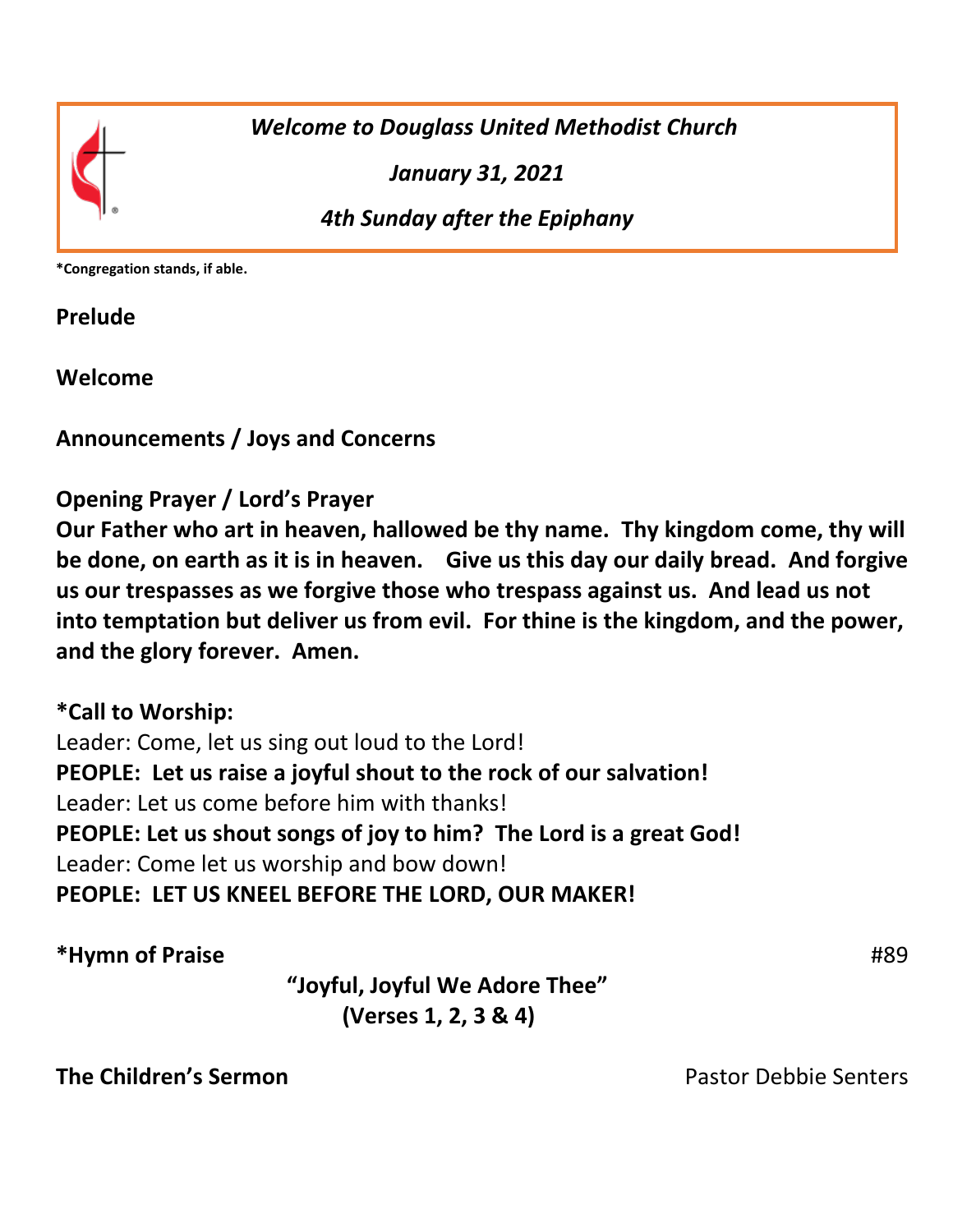| *Contemporary Song                          | Shine, Jesus, Shine (Verses 1, 2 & 3) | <b>FWS2173</b>               |
|---------------------------------------------|---------------------------------------|------------------------------|
| <b>Offering / Doxology / Noisy Offering</b> |                                       |                              |
| <b>New Testament Reading</b>                |                                       | Luke 17:11-19                |
| Gloria Patri                                |                                       | #70                          |
| <b>The Word Proclaimed</b>                  | "Joy: The Grateful Leper"             | <b>Pastor Debbie Senters</b> |
| *Closing Hymn                               | "Blessed Assurance" (Verse 1)         | #369                         |

**Benediction**

# **ANNOUNCEMENTS & COMMUNITY EVENTS**

**Bible Study**: Please join us each Tuesday at 10 a.m.

**Liturgist**: Please sign the sheet in the Lobby if you can be a liturgist in February.

**Neighboring Information:** You may click on the website neighboringmovement.org and search 52 weeks of neighboring information. This will give you different ideas on how to get to know your neighbor, even during COVID-19. **Out of Office**: Pastor Debbie will be taking an Orders and Fellowship ZOOM meeting from home February 2 and 3<sup>rd</sup>.

**Ash Wednesday:** A Facebook live service will be held on Wednesday, February 17th at 6:00 p.m.

**Ad Council:** The next ZOOM meeting will be February 21st at 12:30 p.m.